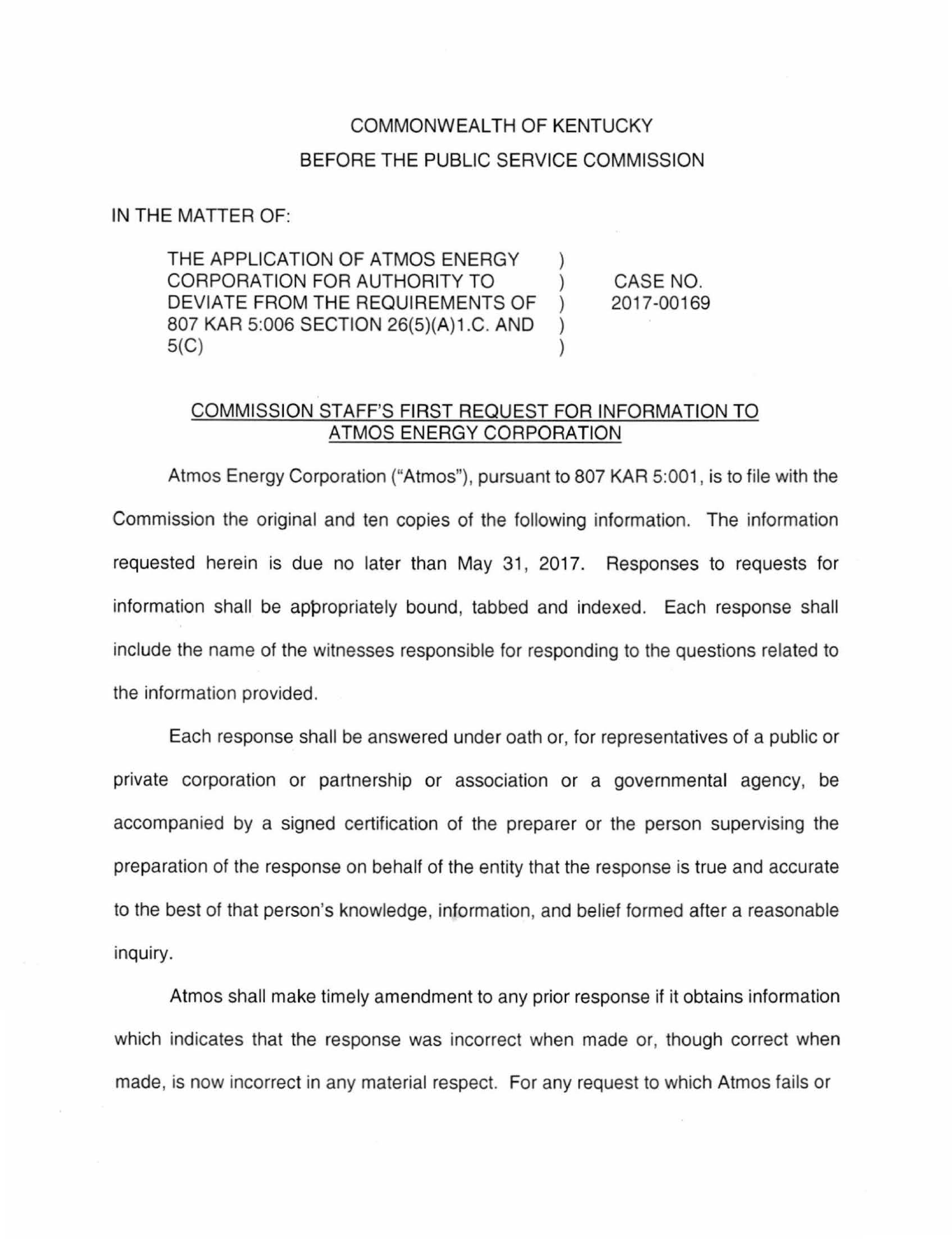refuses to furnish all or part of the requested information, it shall provide a written explanation of the specific grounds for its failure to completely and precisely respond.

Careful attention shall be given to copied material to ensure that it is legible. When the requested information has been previously provided in this proceeding in the requested format, reference may be made to the specific location of that information in responding to this request. When filing a paper containing personal information, Atmos shall, in accordance with 807 KAR 5:001, Section 4(10), encrypt or redact the paper so that personal information cannot be read.

1. Provide an explanation of any problems found with the accessibility or operability of Atmos's curb boxes and valves on service lines, and any repairs necessitated, as a result of the last three annual inspections.

2. Provide an explanation of the equipment Atmos's service technicians employ when performing inspections of the curb boxes and valves on service lines. State whether service technicians are equipped with air compressors for curb boxes potentially filled with dirt.

3. Provide the percentage of curb boxes and valves on service lines that were required to be excavated in order to achieve access for Atmos's last three annual inspections.

4. Provide an explanation of how the sample group of curb boxes and valves on service lines will be chosen in any given year to ensure that all curb boxes and valves on service lines are tested within a period of three years.

5. Refer to the Application, page 4.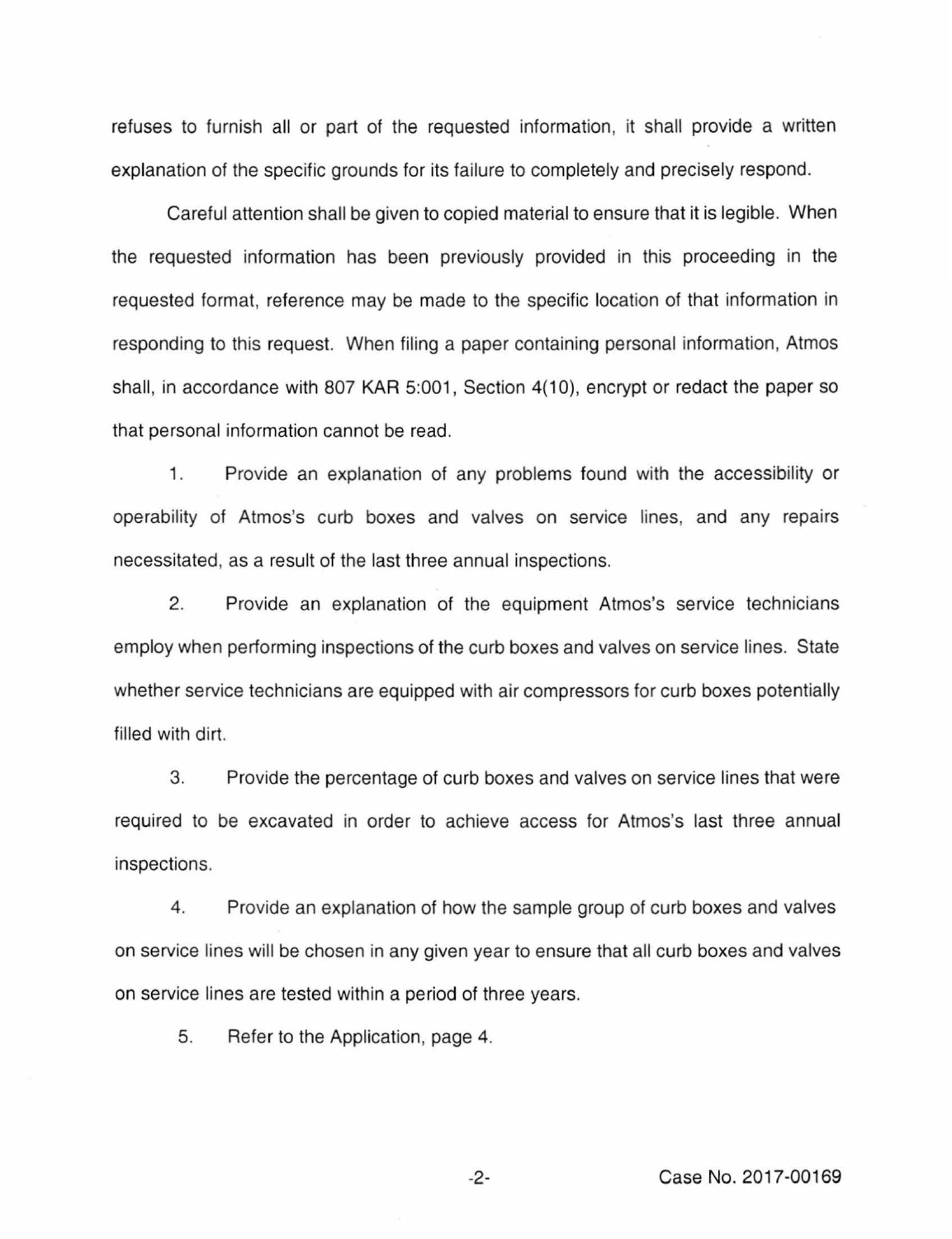a. State in what counties the 3,360 curb boxes are located, how many curb boxes are in each county, whether they are in rural or relatively populated areas, and whether any are in high consequence areas.

b. Provide a breakdown of the costs included in the \$161 ,280 estimated annual inspection cost, and the remaining \$53,761 cost if Atmos's request is approved and the estimated cost savings of \$107,519 per year is realized.

Faline K. Mathews

Executive Director Public Service Commission P.O. Box 615 Frankfort, KY 40602

DATED **MAY 2 2 2017** 

cc: Parties of Record

Case No. 2017-00169